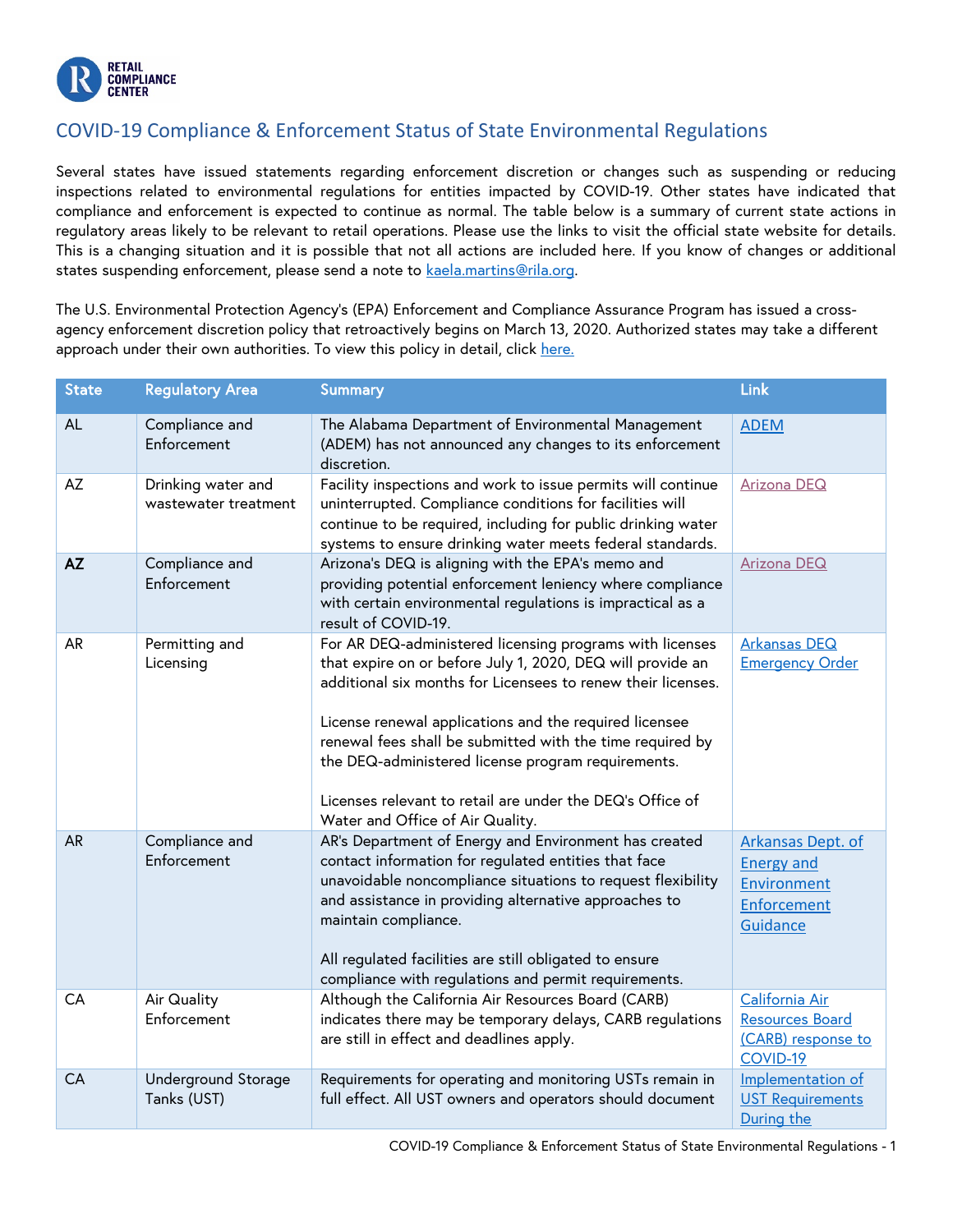| <b>State</b>                      | <b>Regulatory Area</b>                     | <b>Summary</b>                                                                                                                                                                                                                                                                                                                                                                                                                                                                                                                                                                                                                                    | Link                                                                                                                 |
|-----------------------------------|--------------------------------------------|---------------------------------------------------------------------------------------------------------------------------------------------------------------------------------------------------------------------------------------------------------------------------------------------------------------------------------------------------------------------------------------------------------------------------------------------------------------------------------------------------------------------------------------------------------------------------------------------------------------------------------------------------|----------------------------------------------------------------------------------------------------------------------|
|                                   |                                            | any circumstances that lead to delays or other lapses in<br>regulatory compliance.                                                                                                                                                                                                                                                                                                                                                                                                                                                                                                                                                                | Coronavirus 2019<br>(COVID-19)<br>Emergency                                                                          |
| CA                                | Drinking water and<br>wastewater treatment | Timely compliance by the regulated community with all<br>Water Board order and other requirements (including<br>regulations, permits, contractual obligations, primacy<br>delegations, and funding conditions) is generally<br>considered to be an essential function during the COVID-19<br>response.<br>If there is a specific Water Board order or requirement that<br>cannot be timely because it would be inconsistent with<br>current government directives or guidelines related to<br>COVID-19, the entity responsible for compliance with the<br>Water Board order or requirement must notify the<br>applicable Water Board immediately. | Compliance with<br><b>Water Board</b><br>Requirements<br>During the<br>Coronavirus 2019<br>$(COVID-19)$<br>Emergency |
| CA                                | <b>RCRA Hazardous</b><br>Waste             | The Department of Toxics Substances Control (DTSC) may<br>grant an extension, of up to 30 days, to a generator who<br>cannot meet the 90-day on site hazardous waste storage<br>limit requirement. The extension is for RCRA waste only.                                                                                                                                                                                                                                                                                                                                                                                                          | <b>DTSC Storage</b><br><b>Extension</b>                                                                              |
| CA                                | Guidance for CUPAs                         | CalEPA is working to develop guidance for regulated<br>businesses and CUPAs. Once that guidance has been<br>posted this summary will be updated and it can viewed at<br>the following link.                                                                                                                                                                                                                                                                                                                                                                                                                                                       | <b>CalEPA Guidance</b>                                                                                               |
| CO                                | Compliance and<br>Enforcement              | The Colorado Department of Public Health and the<br>Environment (CDPHE) has not stated a position on EPA's<br>COVID-19 policy and has indicated it intends most<br>scheduled regulatory and policy activities will continue as<br>planned.                                                                                                                                                                                                                                                                                                                                                                                                        | <b>CDPHE COVID-19</b><br>Response                                                                                    |
| DE                                | Permitting and<br>Licensing                | The DE Department of Natural Resources and<br>Environmental Control (DNREC) offers online options for its<br>permitting and licensing applications. All submittals should<br>be made online or via email. Payments should be made<br>online or by check via mail.<br>Licenses relevant to retail are under the DNREC's Office of<br>Water and Office of Air Quality                                                                                                                                                                                                                                                                               | Delware.gov                                                                                                          |
| <b>District</b><br>of<br>Colombia | Compliance and<br>Enforcement              | D.C.'s Department of Energy & Environment (DOEE) has not<br>announced any change to its enforcement policies and has<br>not responded to EPA's COVID-19 policy.                                                                                                                                                                                                                                                                                                                                                                                                                                                                                   | DOEE COVID-19<br>Response                                                                                            |
| FL                                | Compliance and<br>Enforcement              | Florida's Department for Environmental Protection (DEP)<br>has not made any changes in enforcement efforts or<br>responded to EPA's COVID-19 policy.                                                                                                                                                                                                                                                                                                                                                                                                                                                                                              | <b>Florida DEP</b>                                                                                                   |
| GA                                | Compliance and<br>Enforcement              | Georgia's Environmental Protection Division (EPD) will<br>follow guidance and procedures set by EPA's COVID-19<br>policy for both federal permits and state-only permits.                                                                                                                                                                                                                                                                                                                                                                                                                                                                         | <b>EPD COVID-19</b><br>Response                                                                                      |
| HI                                | Hazardous Waste<br>Generators              | The HI Department of Health's (HDOH) Hazardous Waste<br>program will follow EPA guidance regarding enforcement<br>discretion when hazardous waste generator operations are<br>impacted by the COVID-19 pandemic.                                                                                                                                                                                                                                                                                                                                                                                                                                  | HI COVID-19 &<br><b>Hazardous Waste</b><br>Generators                                                                |
| ID                                | Drinking water and<br>wastewater treatment | Operators are expected to conduct sampling and<br>monitoring if it is safe to do so along with associated                                                                                                                                                                                                                                                                                                                                                                                                                                                                                                                                         | Idaho DEQ COVID-<br>19 response to                                                                                   |

COVID-19 Compliance & Enforcement Status of State Environmental Regulations - 2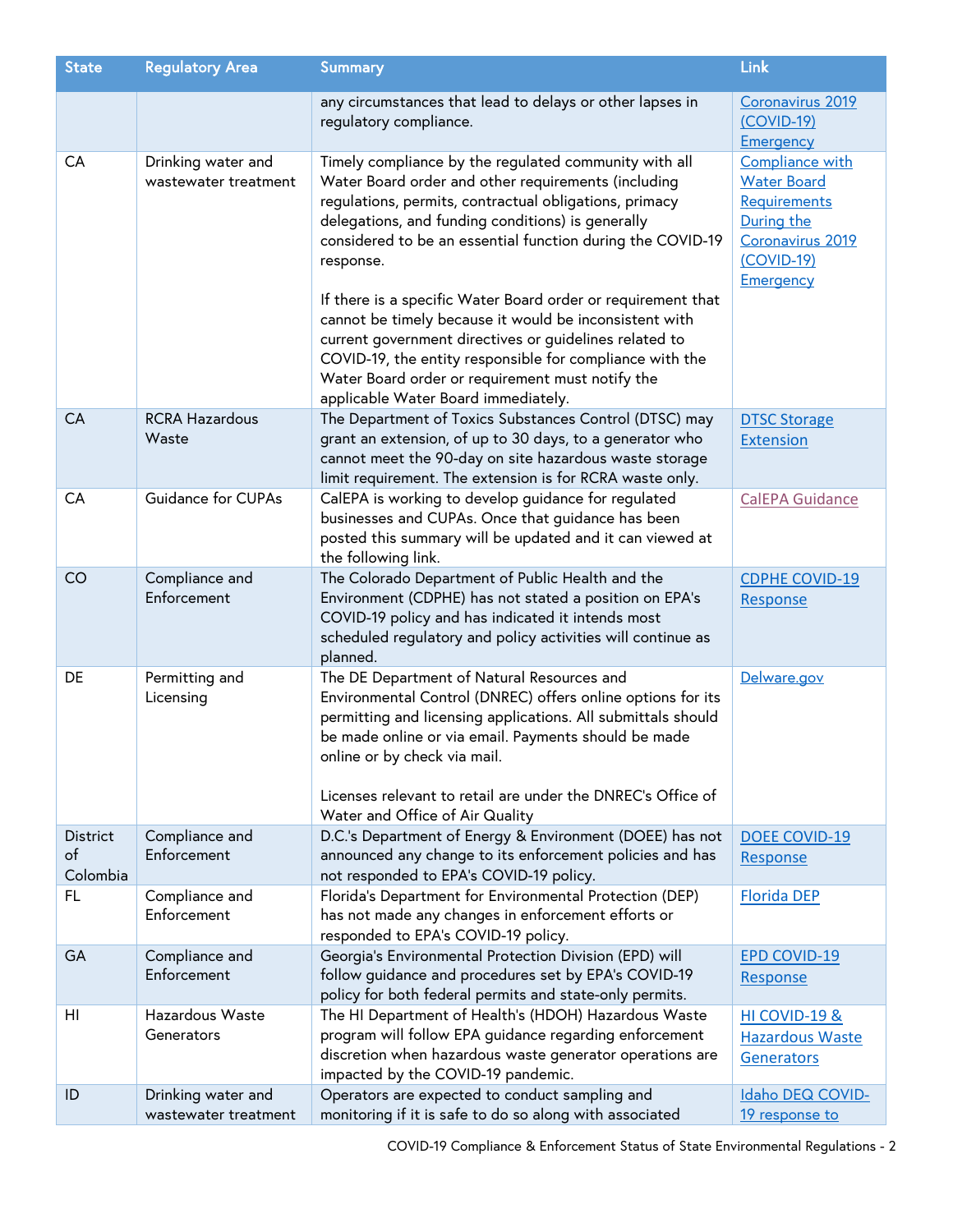| <b>State</b> | <b>Regulatory Area</b>             | <b>Summary</b>                                                                                                                                                                                                                                                                                                                                                                                                                                                                                                                                                                                                                                                                                                                                                                                                                                                                                                                               | Link                                                                                                                         |
|--------------|------------------------------------|----------------------------------------------------------------------------------------------------------------------------------------------------------------------------------------------------------------------------------------------------------------------------------------------------------------------------------------------------------------------------------------------------------------------------------------------------------------------------------------------------------------------------------------------------------------------------------------------------------------------------------------------------------------------------------------------------------------------------------------------------------------------------------------------------------------------------------------------------------------------------------------------------------------------------------------------|------------------------------------------------------------------------------------------------------------------------------|
|              |                                    | reporting. The Drinking Water Bureau will evaluate<br>situations and use enforcement discretion as applicable.<br>There is no suspension to IPDES or recycled water permit<br>requirements. However, "the IPDES and Wastewater<br>Engineering Bureaus will evaluate situations and use<br>enforcement discretion."                                                                                                                                                                                                                                                                                                                                                                                                                                                                                                                                                                                                                           | drinking water<br>operators and<br>managers<br>Idaho DEQ COVID-<br>19 response to<br>wastewater<br>operators and<br>managers |
| ID           | Underground Storage<br>Tanks (UST) | The Idaho DEQ will not be conducting routine UST<br>compliance inspections at this time. The "Rules Regulating<br>Underground Storage Tank Systems" (IDAPA 58.01.07) must<br>still be adhered to but, if operations are temporarily<br>ceased, DEQ, will, "within reason, be flexible on a majority<br>of compliance due dates and enforcement."                                                                                                                                                                                                                                                                                                                                                                                                                                                                                                                                                                                             | Idaho DEQ COVID-<br>19 response to tank<br>owners, operators<br>and service<br>providers                                     |
| IL           | Compliance and<br>Enforcement      | The Illinois EPA has not announced any change in<br>enforcement efforts or responded directly to EPA's COVID-<br>19 policy.                                                                                                                                                                                                                                                                                                                                                                                                                                                                                                                                                                                                                                                                                                                                                                                                                  | <b>Illinois EPA</b>                                                                                                          |
| IN           | Compliance and<br>Enforcement      | The Indiana Department of Environmental Management<br>(IDEM) has indicated all regulated entities are encouraged<br>to take all available actions necessary to ensure continued<br>compliance with environmental regulations and permit<br>requirements. However, in the instance that noncompliance<br>is unavoidable directly due to impacts from COVID-19,<br>IDEM will exercise enforcement discretion as appropriate.<br>Regulated entities must maintain records adequate to<br>document activities related to the noncompliance, including<br>details of the regulated entity's best efforts to comply.<br>Governor Holcomb's Executive Order also authorizes IDEM<br>to "to extend any non-essential deadline of their agency for<br>a period of no longer than 60 days if deemed necessary to<br>respond to the threat of COVID-19." Requests for<br>extensions or noncompliance should be sent to appropriate<br>program contacts. | <b>IDEM COVD-19</b><br>Response<br>Governor Holcomb's<br><b>Executive Order 20-</b><br>05                                    |
| IA           | Storm Water and<br>Wastewater      | Staffing or restricted access to a facility due to COVD-19<br>may result in monitoring/sampling not being completed in<br>a timely manner. Facilities are directed to mitigate any<br>environmental impacts during this time, and to resume<br>monitoring/sampling immediately upon staffing availability.                                                                                                                                                                                                                                                                                                                                                                                                                                                                                                                                                                                                                                   | COVID-19<br><b>Enforcement and</b><br>Compliance<br>Protocol                                                                 |
| KS           | Compliance and<br>Enforcement      | Unless necessary to prevent to mitigate an imminent threat<br>or risk to human health, safety and the environment, the<br>Kansas Energy and Environment Cabinet will not conduct<br>regular inspections at some facilities during the<br>Coronavirus health emergency.<br>Currently, only the Division of Air Quality will be doing<br>facility inspections, but on a case-by-case basis.<br>The Division of Compliance Assistance is waiving late fees<br>for drinking water operator certification renewals that are<br>due on June 30, 2020 through August 31, 2020.                                                                                                                                                                                                                                                                                                                                                                      | <b>Kentucky Energy</b><br>and Environment<br><b>Cabinet Services</b>                                                         |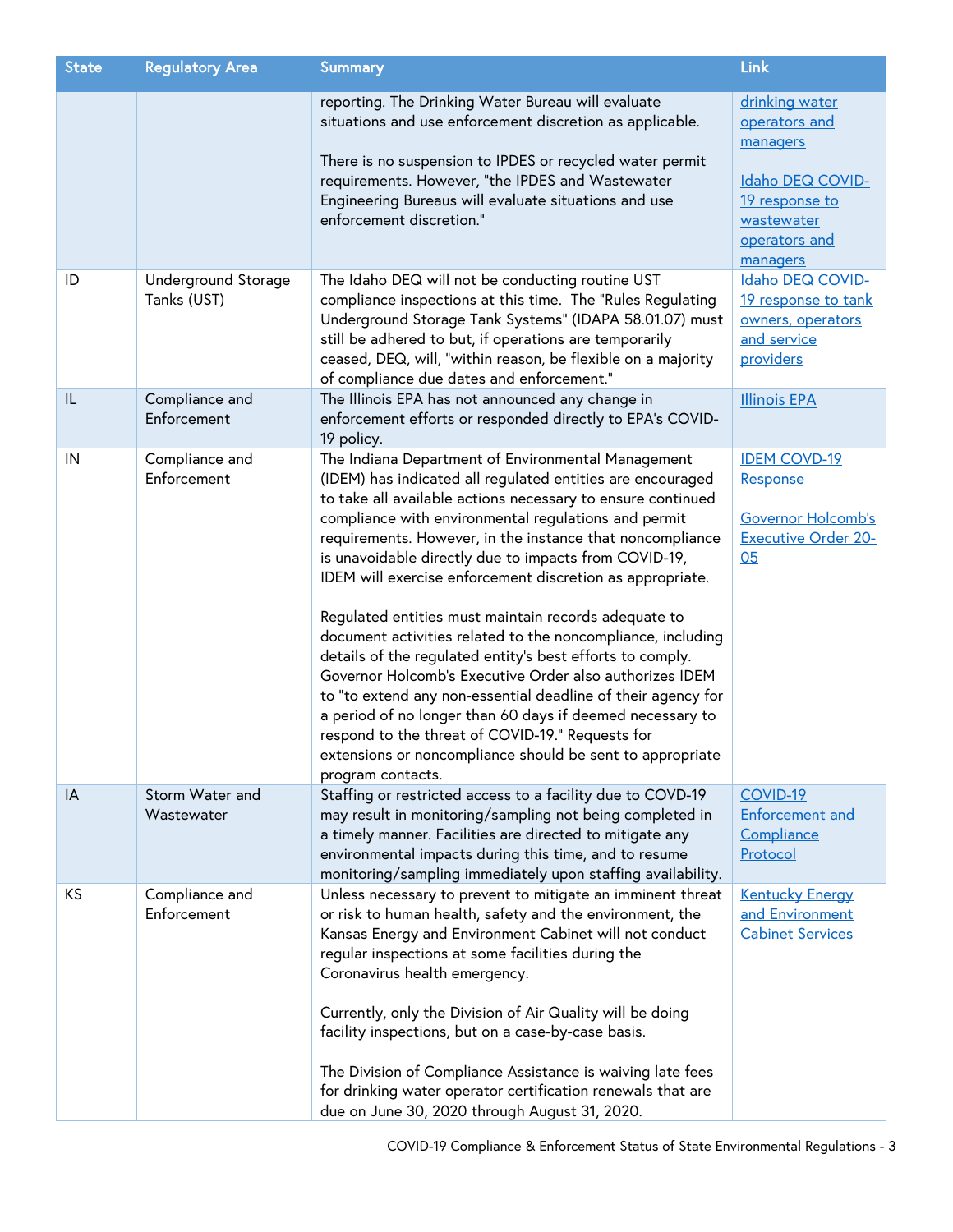| <b>State</b> | <b>Regulatory Area</b>        | <b>Summary</b>                                                                                                                                                                                                                                                                                                                                                                                                                                                                                                                                                                                                      | Link                                                                                                                                     |
|--------------|-------------------------------|---------------------------------------------------------------------------------------------------------------------------------------------------------------------------------------------------------------------------------------------------------------------------------------------------------------------------------------------------------------------------------------------------------------------------------------------------------------------------------------------------------------------------------------------------------------------------------------------------------------------|------------------------------------------------------------------------------------------------------------------------------------------|
| LA           | Compliance and<br>Enforcement | The Louisiana Department of Environmental Quality (DEQ)<br>is providing a 30-day extension for deadlines between<br>March 19,2020 and the expiration of the order for the<br>submission of periodic monitoring and repots required by<br>permits, regulations, enforcement actions, etc. The<br>extension also applies to the conduction of periodic<br>monitoring required by permits, regulations, enforcement<br>actions, etc. Monitoring requirements from air permits<br>under Title IV or V of the Clean Air Act (CAA).                                                                                       | Louisiana DEQ<br><b>Emergency Order</b>                                                                                                  |
| ME           | Compliance and<br>Enforcement | Maine's Department of Environmental Protection (DEP)<br>expects compliance obligations to remain in effect.<br>Compliance assistance during the COVID-19 outbreak is<br>considered on a case-by-case basis. Fees can be paid by<br>credit card via phone or through check via mail.                                                                                                                                                                                                                                                                                                                                 | Maine's DEP COVID-<br>19 response                                                                                                        |
| <b>MD</b>    | Permits and Licenses          | Maryland's Department of the Environment is providing a<br>grace period for state licenses, permits and registrations<br>that will expire or are up for renewal during the declared<br>state of emergency. Renewal deadlines will be extended<br>for another 30 days after the state of emergency is lifted.                                                                                                                                                                                                                                                                                                        | <b>MDE COVID-19</b><br>Update                                                                                                            |
| MI           | Compliance and<br>Enforcement | Sites that collect, store, handle, process, recycle, or<br>dispose of solid waste, e-waste, organic materials, or scrap<br>tires need to plan and be prepared for management of<br>these materials during the State of Emergency. In the<br>instance that noncompliance is unavoidable directly due to<br>impact from COVID-19, please contact the appropriate<br>staff about requests for potential for regulatory relief.                                                                                                                                                                                         | <b>Michigan EGLE</b><br>COVID-19 Notice                                                                                                  |
| <b>MN</b>    | Compliance and<br>Enforcement | All regulated entities remain obligated to take all available<br>actions necessary to ensure compliance with environmental<br>laws, regulations and permit requirements. However, in the<br>instance where regulated entities will have an unavoidable<br>noncompliance situation, directly due to impact from the<br>coronavirus, the Minnesota Pollution Control Agency<br>(MPCA) has established an email box to accept requests<br>for the Commissioner of the MPCA to consider providing<br>regulatory flexibility, where possible, to assist entities in<br>alternative approaches to maintaining compliance. | Minnesota COVID-<br>19 and regulatory<br>flexibility                                                                                     |
| <b>MO</b>    | Compliance and<br>Enforcement | The Department of Natural Resources encourages all<br>regulated entities to develop or continue to develop<br>contingency plans aimed at addressing possible reductions<br>in workforce due to COVID-19, and to pursue all available<br>actions necessary to ensure compliance with environmental<br>regulations and permit requirements.<br>If you anticipate a compliance issue, contact the<br>appropriate office for assistance. The Department may<br>work with entities to accept alternating reporting<br>schedules, where appropriate.                                                                      | <b>MO Department of</b><br><b>Natural Resources</b><br><b>Response to</b><br><b>COVID-19 Requests</b><br>for Regulatory<br><b>Relief</b> |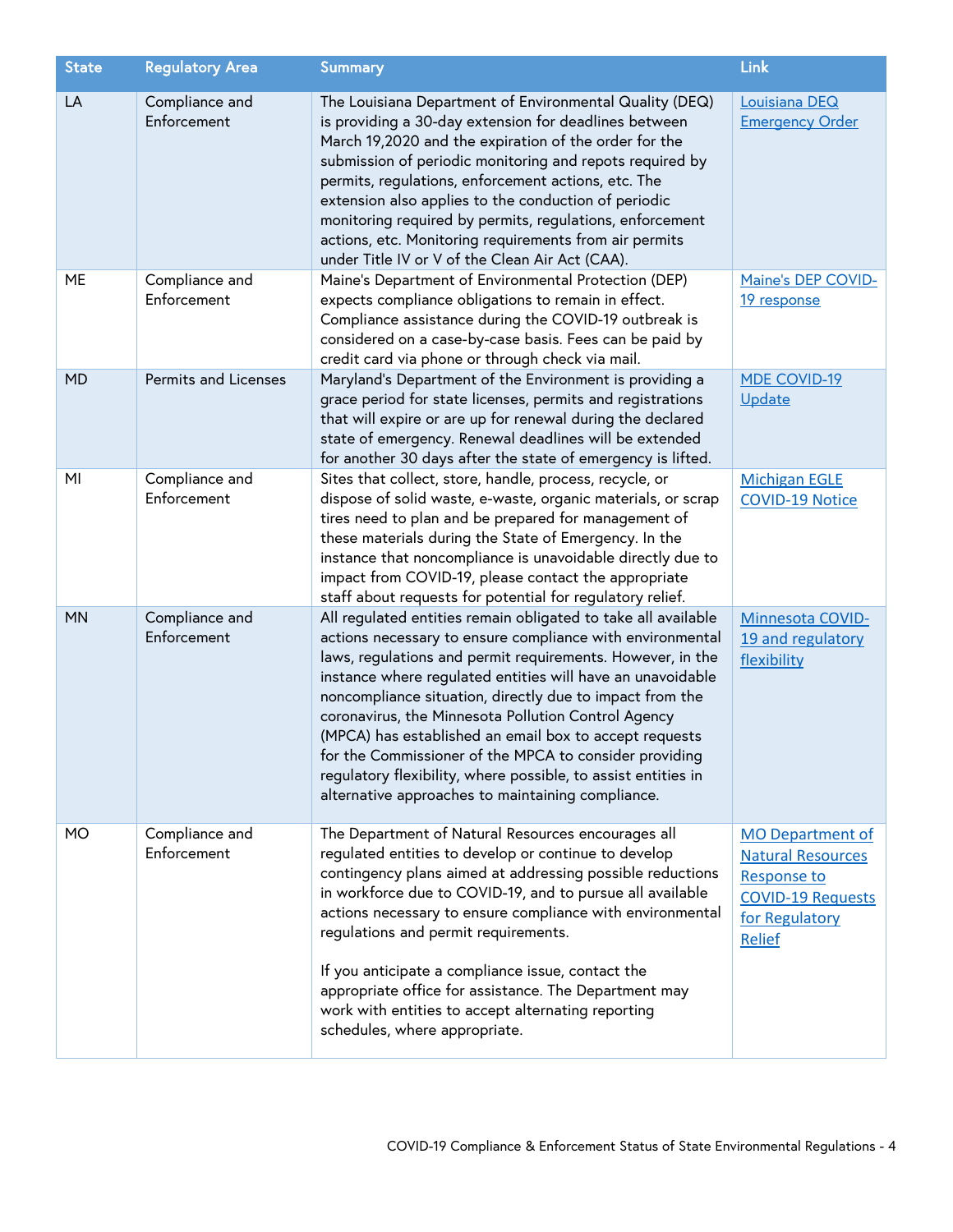| <b>State</b> | <b>Regulatory Area</b>                                                        | <b>Summary</b>                                                                                                                                                                                                                                                                                                                                                                                                                      | Link                                                                                             |
|--------------|-------------------------------------------------------------------------------|-------------------------------------------------------------------------------------------------------------------------------------------------------------------------------------------------------------------------------------------------------------------------------------------------------------------------------------------------------------------------------------------------------------------------------------|--------------------------------------------------------------------------------------------------|
| <b>NV</b>    | Compliance and<br>Enforcement                                                 | The Nevada Department of Conservation & Natural<br>Resources (NDCNR) has not issued a formal policy with any<br>changes to compliance enforcement.                                                                                                                                                                                                                                                                                  | <b>NDCNR COVID-19</b><br><b>Updates</b>                                                          |
| <b>NH</b>    | Above Ground Storage<br>Tanks (AST) and<br>Underground Storage<br>Tanks (UST) | New Hampshire's Department of Environmental Services<br>(DES) will continue AST/UST inspections but has created<br>modifications to ensure "social-distancing. All necessary<br>documentation should be transferred via email.                                                                                                                                                                                                      | <b>New Hampshire</b><br><b>DES</b>                                                               |
| <b>NJ</b>    | Drinking water and<br>wastewater treatment                                    | The New Jersey Department of Environmental Protection<br>(DEP) will exercise enforcement discretion to provide the<br>necessary flexibility to allow the Water and Wastewater<br>Sector to continue to provide essential services.                                                                                                                                                                                                  | <b>New Jersey DEP</b><br><b>COVID-19 Guidance</b>                                                |
| <b>NM</b>    | Drinking Water                                                                | Public water systems should continue to monitor water<br>quality, collect routine compliance samples, and provide<br>sample results to the New Mexico Environment Department<br>Drinking Water Bureau (DWB) as normal. In addition, the<br>DWB will continue to collect drinking water chemical<br>compliance samples.                                                                                                              | <b>New Mexico</b><br>Environment<br><b>Department COVID-</b><br>19 response to<br>drinking water |
| <b>NC</b>    | Compliance and<br>Enforcement                                                 | NC Department of Environmental Quality (DEQ) will work<br>with regulated entities to ensure they remain in compliance<br>an in instances of non-compliance, pursue enforcement<br>actions on a case-by-case basis.                                                                                                                                                                                                                  | <b>NC DEQ</b><br>Enforcement                                                                     |
| <b>ND</b>    | Drinking Water                                                                | Public water systems are expected to continue to monitor<br>water quality and provide sample results to regulators<br>during the COVID-19 epidemics.                                                                                                                                                                                                                                                                                | <b>North Dakota</b><br><b>COVID-19:</b><br>Sustaining<br><b>Operations</b>                       |
| <b>NY</b>    | Compliance and<br>Enforcement                                                 | The New York Department of Environmental Conservation<br>(NYDEC) has indicated it will not be exercising<br>enforcement discretion at this time.                                                                                                                                                                                                                                                                                    | <b>NYDEC Information</b>                                                                         |
| OH           | Compliance and<br>Enforcement                                                 | All regulated entities remain obligated to take all available<br>actions necessary to ensure compliance with environmental<br>regulations and permit requirements. In the instance where<br>regulated entities will have an unavoidable noncompliance<br>situation, directly due to impact from COVID-10, an email<br>has been established to accept for requests for regulatory<br>flexibility.                                    | Ohio EPA COVID-19<br>Response                                                                    |
| OK           | Compliance and<br>Enforcement                                                 | Permit conditions and compliance schedules will continue<br>to be met but the DEQ understand that closures and<br>illness may limit this ability. DEQ will be flexible as needed<br>and appropriate. Non-compliance issues should be<br>communication with DEQ staff through email or program<br>specific reporting telephone numbers.<br>In person payments are no longer being accepted but can<br>be made by mail, phone or fax. | Oklahoma DEQ                                                                                     |
| <b>OR</b>    | Compliance and<br>Enforcement                                                 | All applicable DEQ requirements remain in effect. However,<br>DEQ will continue to exercise reasonable enforcement<br>discretion within its authority when deciding whether to<br>pursue potential violations caused by pandemic-related<br>disruptions.                                                                                                                                                                            | DEQ response to<br>COVID-19 webpage                                                              |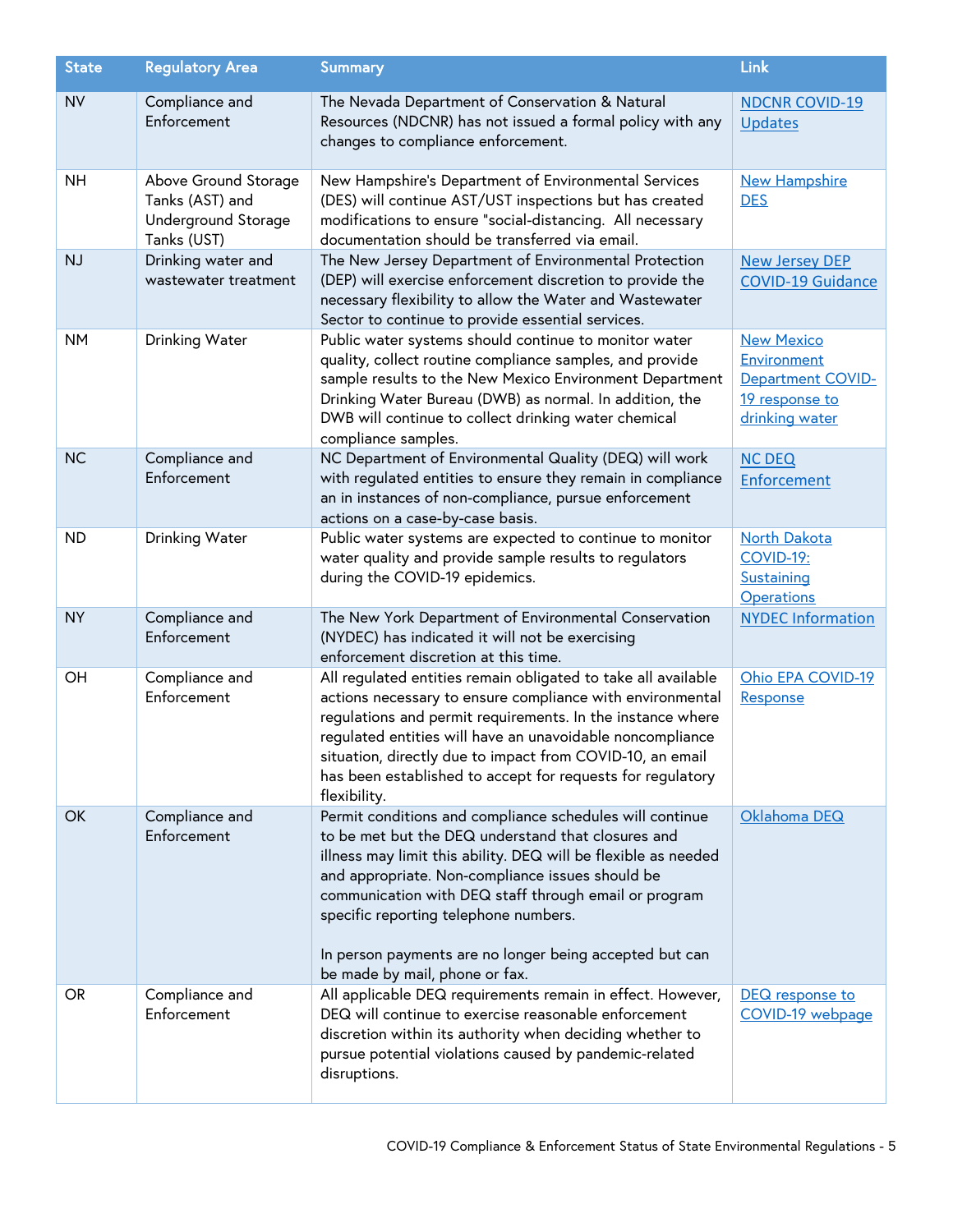| <b>State</b> | <b>Regulatory Area</b>                           | <b>Summary</b>                                                                                                                                                                                                                                                                                                                                                                                                                                           | Link                                                                         |
|--------------|--------------------------------------------------|----------------------------------------------------------------------------------------------------------------------------------------------------------------------------------------------------------------------------------------------------------------------------------------------------------------------------------------------------------------------------------------------------------------------------------------------------------|------------------------------------------------------------------------------|
|              |                                                  | DEQ requests that regulated entities document the<br>pandemic-related disruptions to their operations. In<br>addition, DEQ requests that regulated entities justify how<br>disruptions to operations have caused or may cause non-<br>compliance.                                                                                                                                                                                                        |                                                                              |
| PA           | Permits                                          | The Pennsylvania Department of Environmental Protection<br>(DEQ) has suspended timeframes for providing permit<br>decisions. Permit processing will continue, but decisions<br>are likely to be delayed.                                                                                                                                                                                                                                                 | Pennsylvania DEP<br><b>COVID-19 Update</b>                                   |
| SC           | Compliance and<br>Enforcement                    | If noncompliance is unavoidable directly due to impacts<br>from COVID-19, regulatory relief consideration requests are<br>to be directed to the DHEC's designated email.                                                                                                                                                                                                                                                                                 | DHEC's<br>Environmental<br>Regulatory<br>Assistance                          |
| SC           | Licenses and Permits                             | Extensions have been provided for emissions inventories<br>(to April 30), wastewater permitting (30 days) and<br>discharge monitoring reports (to May 31).                                                                                                                                                                                                                                                                                               | DHEC's<br>Environmental<br>Regulatory<br>Assistance                          |
| <b>TN</b>    | Compliance and<br>Enforcement                    | The Tennessee Department of Environment and<br>Conservation (TDEC) has adjusted its operations and is<br>exercising discretion when possible.                                                                                                                                                                                                                                                                                                            | <b>TDEC COVID-19</b><br><b>Response and</b><br><b>Resources</b>              |
| <b>TX</b>    | Compliance and<br>Enforcement                    | The Texas Commission of Environmental Quality (TCEQ)<br>will consider requests for enforcement direction when a<br>situation directly related to COVID-19 results in an<br>unavoidable issue of non-compliance.                                                                                                                                                                                                                                          | <b>TCEQ COVID-19</b><br>Reporting<br>Requirements                            |
| UT           | Compliance and<br>Enforcement                    | Utah's Department of Environmental Quality (DEQ) will<br>work with regulated communities on a case-by-case basis<br>to determine reasonable exemptions to environmental<br>rules.                                                                                                                                                                                                                                                                        | <b>Utah DEQ</b><br><b>Enforcement and</b><br>Compliance<br><b>Discretion</b> |
| VT           | Hazardous waste --<br>Annual Registration<br>Fee | Request for generators to pay online by credit card                                                                                                                                                                                                                                                                                                                                                                                                      | Vermont Hazardous<br><b>Waste COVID-19</b><br>Response                       |
| VT           | Hazardous waste -<br>storage time limits         | Upon written request, small and large quantity generators<br>may be granted up to a thirty (30) day extension of the<br>180-day/90-day (SQG/LQG) short-term storage time limits<br>at the discretion of the Secretary due to unforeseen<br>temporary and uncontrollable circumstances.                                                                                                                                                                   | <b>Vermont Hazardous</b><br><b>Waste COVID-19</b><br>Response                |
| VI           | Compliance and<br>Enforcement                    | Virginia's Department of Environmental Quality (DEQ) will<br>exercise reasonable enforcement discretion within its<br>authority when deciding whether to pursue potential<br>violations caused by pandemic-related disruptions.                                                                                                                                                                                                                          | <b>Virginia DEQ</b><br><b>COVID-19 Response</b>                              |
| VI           | <b>Wastewater Treatment</b>                      | DEQ's temporary suspension of field inspections should not<br>affect compliance at wastewater treatment facilities. As<br>part of their discharge permits, plants are required to have<br>a specified level of licensed operators and staffing on duty<br>to ensure approved discharge limits are met and public<br>safety is maintained. The DEQ should be contacted if a<br>facility's operations change or they expect an interruption<br>in service. | <b>Virginia DEQ</b><br><b>COVID-19 Response</b>                              |